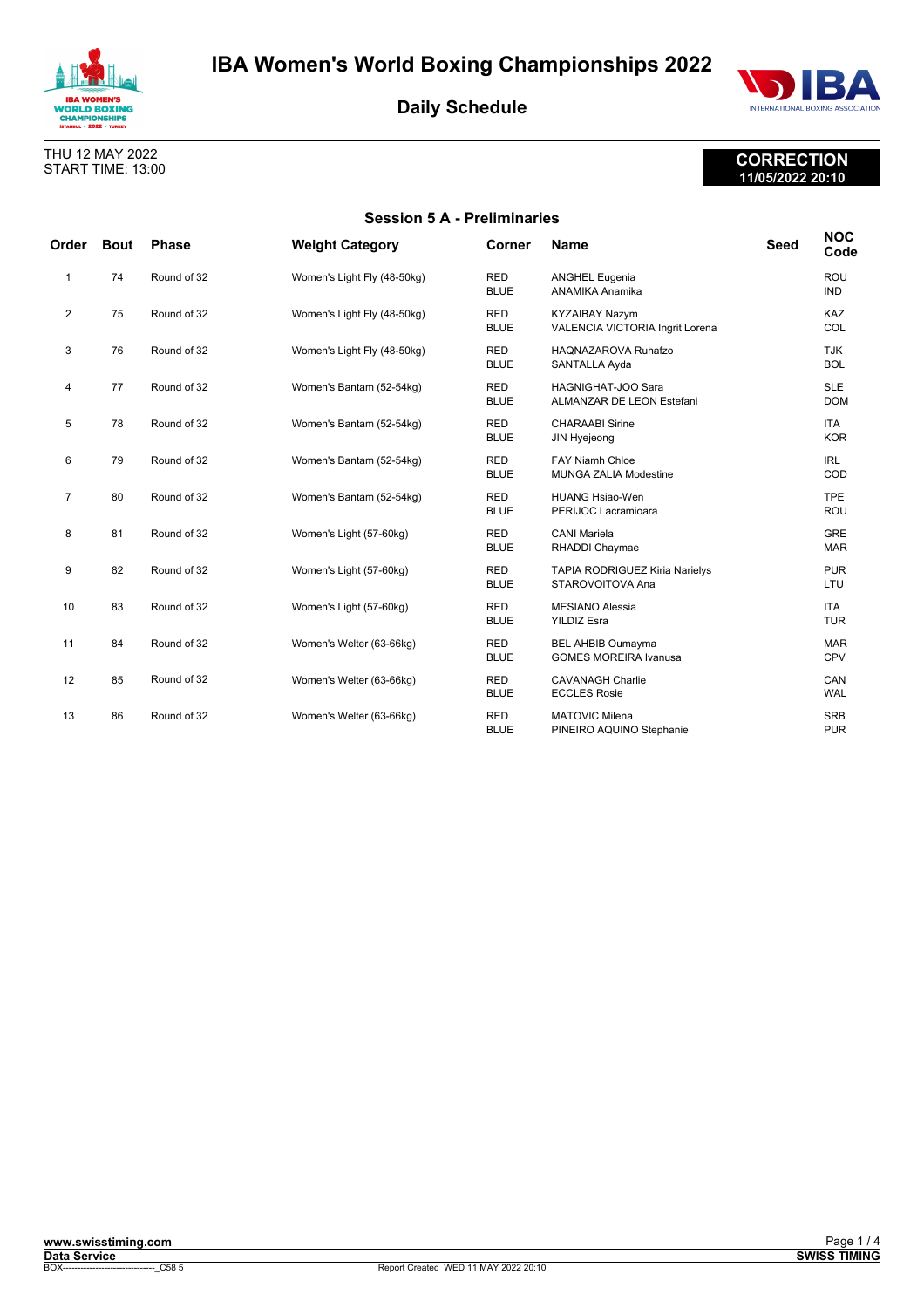



## **CORRECTION 11/05/2022 20:10**

THU 12 MAY 2022 START TIME: 13:00

| <b>Session 5 B - Preliminaries</b> |             |              |                             |                           |                                                             |             |                          |
|------------------------------------|-------------|--------------|-----------------------------|---------------------------|-------------------------------------------------------------|-------------|--------------------------|
| Order                              | <b>Bout</b> | <b>Phase</b> | <b>Weight Category</b>      | Corner                    | <b>Name</b>                                                 | <b>Seed</b> | <b>NOC</b><br>Code       |
| $\mathbf{1}$                       | 87          | Round of 32  | Women's Light Fly (48-50kg) | <b>RED</b><br><b>BLUE</b> | <b>FRYERS Caitlin</b><br>MATHIBA Thandolwethu T.            |             | <b>IRL</b><br><b>RSA</b> |
| $\overline{2}$                     | 88          | Round of 32  | Women's Light Fly (48-50kg) | <b>RED</b><br><b>BLUE</b> | SORRENTINO Giordana<br>MOHAMED Eman Faraj Hussein           |             | <b>ITA</b><br>EGY        |
| 3                                  | 89          | Round of 32  | Women's Light Fly (48-50kg) | <b>RED</b><br><b>BLUE</b> | <b>GRIGORYAN Anush</b><br>KAIVO-OJA Pihla                   |             | <b>ARM</b><br><b>FIN</b> |
| 4                                  | 90          | Round of 32  | Women's Bantam (52-54kg)    | <b>RED</b><br><b>BLUE</b> | <b>DIALLO Dieynabou</b><br><b>BULTUROVA Nozimakhon</b>      |             | <b>SEN</b><br><b>UZB</b> |
| 5                                  | 91          | Round of 32  | Women's Bantam (52-54kg)    | <b>RED</b><br><b>BLUE</b> | <b>CRUVEILLIER Caroline</b><br>ZEKIC Jelena                 |             | <b>FRA</b><br><b>SRB</b> |
| 6                                  | 92          | Round of 32  | Women's Bantam (52-54kg)    | <b>RED</b><br><b>BLUE</b> | <b>ZHOLAMAN Dina</b><br>MADUENO CONDE Maria del Carmen      |             | KAZ<br><b>ESP</b>        |
| $\overline{7}$                     | 93          | Round of 32  | Women's Bantam (52-54kg)    | <b>RED</b><br><b>BLUE</b> | <b>KAVANAGH Rachael</b><br><b>DELGADO Scarlett</b>          |             | <b>AUS</b><br>CAN        |
| 8                                  | 94          | Round of 32  | Women's Light (57-60kg)     | <b>RED</b><br><b>BLUE</b> | <b>VOLOSSENKO Rimma</b><br><b>WHITWELL Shona</b>            |             | KAZ<br><b>ENG</b>        |
| 9                                  | 95          | Round of 32  | Women's Light (57-60kg)     | <b>RED</b><br><b>BLUE</b> | <b>SADRINA Natalia</b><br>OH Yeonji                         |             | <b>SRB</b><br><b>KOR</b> |
| 10                                 | 96          | Round of 32  | Women's Light (57-60kg)     | <b>RED</b><br><b>BLUE</b> | <b>GANZORIG Badmaaraq</b><br><b>FERREIRA Beatriz lasmin</b> |             | <b>MGL</b><br><b>BRA</b> |
| 11                                 | 97          | Round of 32  | Women's Light (57-60kg)     | <b>RED</b><br><b>BLUE</b> | ALEXIUSSON Agnes Sophia S.<br><b>BUSTAMANTE Valentina</b>   |             | <b>SWE</b><br>CHI        |
| 12                                 | 98          | Round of 32  | Women's Welter (63-66kg)    | <b>RED</b><br><b>BLUE</b> | PEREZ CAMACARO Ninoska Stefania<br><b>CHAIB Ichrak</b>      |             | <b>VEN</b><br><b>ALG</b> |
| 13                                 | 99          | Round of 32  | Women's Welter (63-66kg)    | <b>RED</b><br><b>BLUE</b> | DAWETI Siphosethu<br>CHOI Hongeun                           |             | <b>RSA</b><br><b>KOR</b> |
| 14                                 | 100         | Round of 32  | Women's Welter (63-66kg)    | <b>RED</b><br><b>BLUE</b> | <b>OVSENIK Tanja</b><br><b>RYGIELSKA Aneta</b>              |             | <b>SLO</b><br>POL        |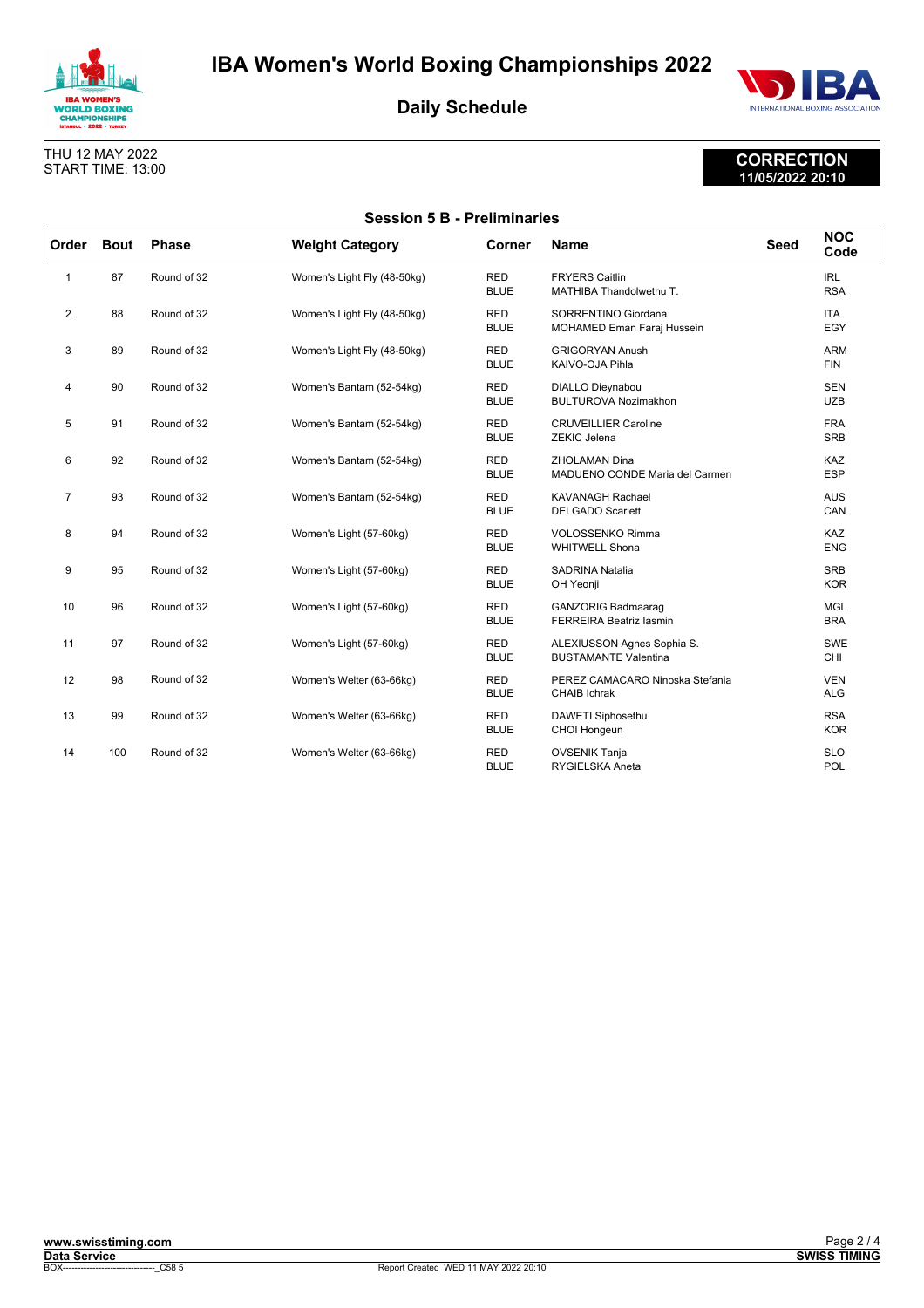



**CORRECTION 11/05/2022 20:10**

THU 12 MAY 2022 START TIME: 18:00

| <b>Session 6 A - Preliminaries</b> |             |              |                             |                           |                                                        |             |                          |  |
|------------------------------------|-------------|--------------|-----------------------------|---------------------------|--------------------------------------------------------|-------------|--------------------------|--|
| Order                              | <b>Bout</b> | <b>Phase</b> | <b>Weight Category</b>      | Corner                    | <b>Name</b>                                            | <b>Seed</b> | <b>NOC</b><br>Code       |  |
| 1                                  | 101         | Round of 32  | Women's Light Fly (48-50kg) | <b>RED</b><br><b>BLUE</b> | YOKUBOVA Aziza<br><b>LOZANO</b> Jennifer               |             | <b>UZB</b><br><b>USA</b> |  |
| $\overline{2}$                     | 102         | Round of 32  | Women's Light Fly (48-50kg) | <b>RED</b><br><b>BLUE</b> | <b>CAKIROGLU Buse Naz</b><br><b>BALSAN Mungunsaran</b> |             | <b>TUR</b><br><b>MGL</b> |  |
| 3                                  | 103         | Round of 32  | Women's Light Fly (48-50kg) | <b>RED</b><br><b>BLUE</b> | <b>BOUALAM Roumaysa</b><br>SHINOHARA Hikaru            |             | <b>ALG</b><br><b>JPN</b> |  |
| 4                                  | 104         | Round of 32  | Women's Light Fly (48-50kg) | <b>RED</b><br><b>BLUE</b> | <b>KLOETZER Maxi</b><br><b>VILLEGAS Aira Cordero</b>   |             | <b>GER</b><br>PHI        |  |
| 5                                  | 105         | Round of 32  | Women's Bantam (52-54kg)    | <b>RED</b><br><b>BLUE</b> | ARBOLEDA MENDOZA Valeria<br>YOSHIZAWA Satsuki          |             | COL<br><b>JPN</b>        |  |
| 6                                  | 106         | Round of 32  | Women's Bantam (52-54kg)    | <b>RED</b><br><b>BLUE</b> | <b>TINTABTHAI Preedakamon</b><br>EZ ZAHRAOUI Zohra     |             | <b>THA</b><br><b>MAR</b> |  |
| $\overline{7}$                     | 107         | Round of 32  | Women's Bantam (52-54kg)    | <b>RED</b><br><b>BLUE</b> | FERNANDEZ QUINONEZ Gloria C.<br>OYUNTSETSEG Yesugen    |             | <b>MEX</b><br><b>MGL</b> |  |
| 8                                  | 108         | Round of 32  | Women's Bantam (52-54kg)    | <b>RED</b><br><b>BLUE</b> | SHIKSHA.<br><b>HERRERA Milagros Rosario</b>            |             | <b>IND</b><br><b>ARG</b> |  |
| 9                                  | 109         | Round of 32  | Women's Light (57-60kg)     | <b>RED</b><br><b>BLUE</b> | SADIKU Donjeta<br>TAGUCHI Ayaka                        |             | <b>KOS</b><br><b>JPN</b> |  |
| 10                                 | 110         | Round of 32  | Women's Light (57-60kg)     | <b>RED</b><br><b>BLUE</b> | AYOMA Lucy Stacy A.<br><b>TSHAMALA Jocelyne</b>        |             | <b>KEN</b><br>COD        |  |
| 11                                 | 111         | Round of 32  | Women's Light (57-60kg)     | <b>RED</b><br><b>BLUE</b> | ABRAMOVA Amina<br>ABDULLAEVA Mokhinabonu               |             | <b>UKR</b><br><b>UZB</b> |  |
| 12                                 | 112         | Round of 32  | Women's Light (57-60kg)     | <b>RED</b><br><b>BLUE</b> | DIMITROVA Gabriela Rostisova<br><b>WU Shih-Yi</b>      |             | <b>BUL</b><br><b>TPE</b> |  |
| 13                                 | 113         | Round of 32  | Women's Welter (63-66kg)    | <b>RED</b><br><b>BLUE</b> | <b>SURMENELI Busenaz</b><br><b>CARINI Angela</b>       |             | <b>TUR</b><br><b>ITA</b> |  |
| 14                                 | 114         | Round of 32  | Women's Welter (63-66kg)    | <b>RED</b><br><b>BLUE</b> | PRZIOVSKA-STRACHAN Jelena<br><b>HAMORI Luca Anna</b>   |             | <b>AUS</b><br><b>HUN</b> |  |
| 15                                 | 115         | Round of 32  | Women's Welter (63-66kg)    | <b>RED</b><br><b>BLUE</b> | <b>KHAMIDOVA Navbakhor</b><br>SHAKIMOVA Dariga         |             | <b>UZB</b><br>KAZ        |  |